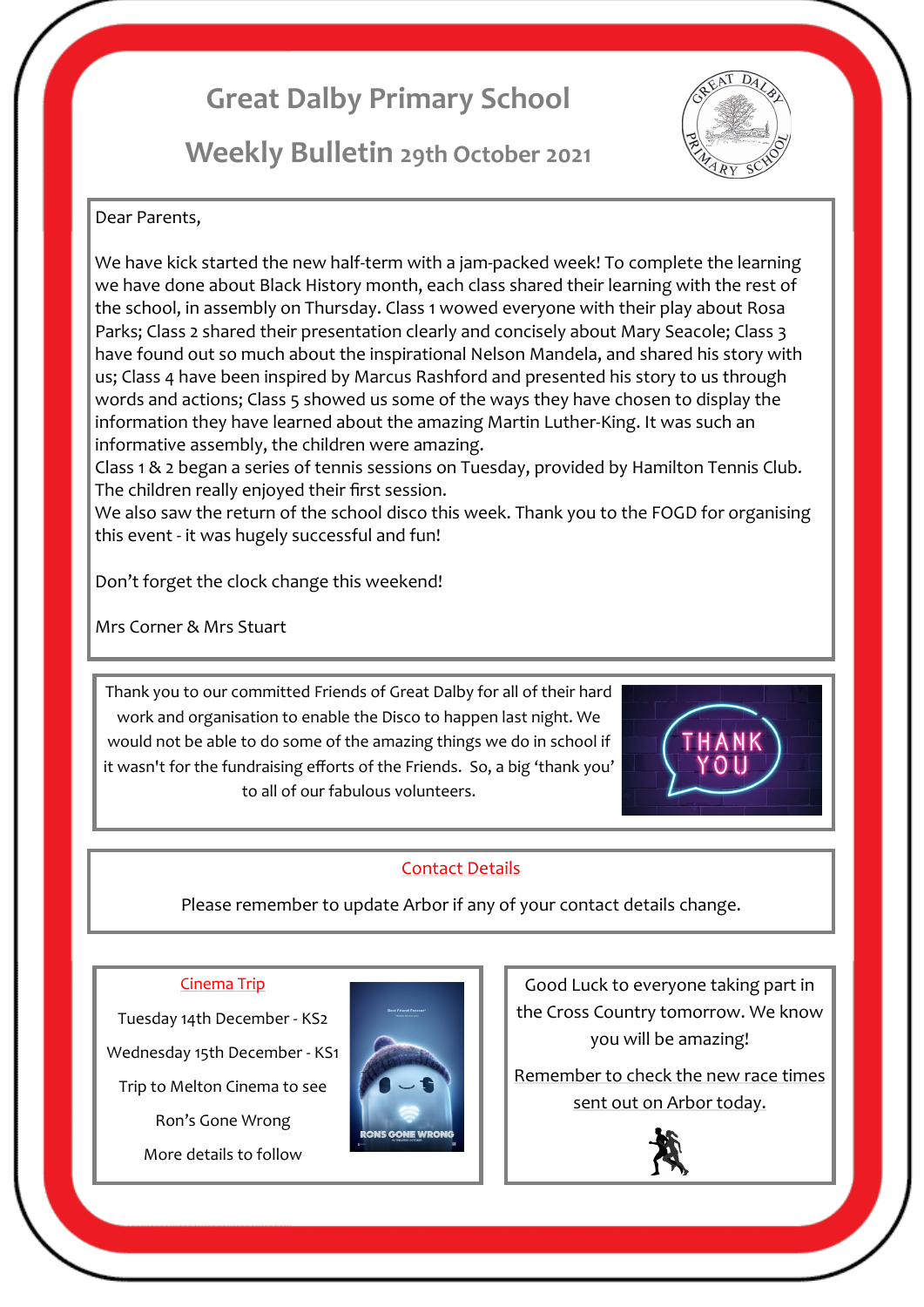

#### **Important Information**

**Class 5:** PE next week will take place on Tuesday (instead of Monday) and Friday.

#### **Diary Dates:**

October 30th - Cross Country

November 1st - Yr 3 /4 Football competition

November 9th - Yr 6 Warning Zone trip

November 10th - Yr 5 / 6 Dodgeball competition

November 12th - Children In Need

November 18th - Film Night

November 23rd - Yr 5 / 6 Basketball tournament

November 27th - Cross Country

December 8th - Yr 5 / 6 Sports hall Athletics

December 10th - Christmas jumper day

December 11th - Christmas Fair

December 14th and 15th - Cinema Trip